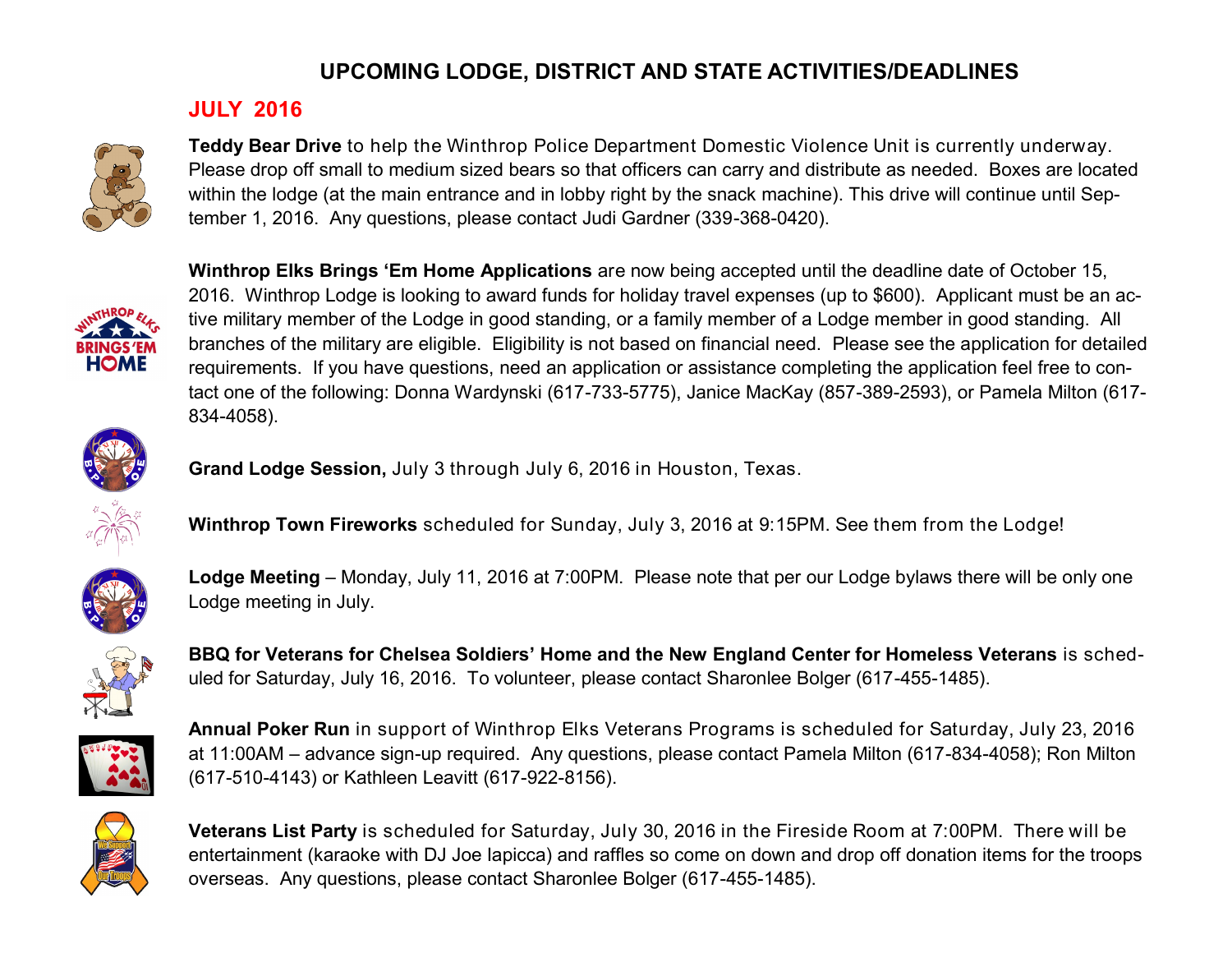#### **JULY 2016—continued**



**MA Elks Family Picnic** is scheduled for Sunday, July 31, 2016 at the Saugus-Everett Elks Grove from 10:00AM to 3:00PM. Tickets cost \$15 for ages 13 and above, \$10 for ages 6 to 12 years, and free for those ages 5 and under. All Elks, family and friends are welcome. Any questions or to purchase tickets, please contact Dennis Ranahan (617- 999-5063).



### **AUGUST 2016**

**Lodge Meeting** – **Monday, August 8, 2016 at 7:00PM.** Please note that per our Lodge bylaws there will be only one Lodge meeting in the month of August.



**Metro-North District Deputy's Golf Classic Fundraiser** is scheduled for Monday, August 15, 2016 at Meadows Golf Course, Peabody (MA). 8:30AM shotgun start. \$90 per player, \$360 per team. Also seeking hole sponsors (\$25 each) and raffle prize donations. A dinner, raffles and award presentations will follow at the Medford-Malden Elks Lodge #915. For more information, please contact Joe Hickey (617-529-1365).



**Fishing Derby** to benefit Lodge 1078 and our Veterans is scheduled for Saturday, August 20, 2016 – advance sign-up required, kindly see attached registration form for details. Any questions, please contact John Floyd (derby hotline: 617-846-5674 or mobile: 617-694-4858).



**Metro-North PER Association Annual Summer Picnic** will be held on Sunday, August 21, 2016 at the Saugus -Everett Elks Grove. All Elks, family and friends are welcome. Any questions or to purchase tickets, please contact Pamela Milton (617-834-4058).



**Metro-North District Deputy William Hanley** will hold this year's first clinic on Tuesday, August 23, 2016 at Winthrop Elks Lodge in the Biggio Hall. Collation at 6:30PM; Meeting promptly at 7:30PM. All Elks welcome.



**Winthrop Elks Dock Party** is scheduled for Saturday, August 27, 2016 from 2:00PM until 7:00PM. Cost is \$10 for adults and \$4 for children. Any questions or to purchase tickets, please contact Pamela Milton (617-834-4058).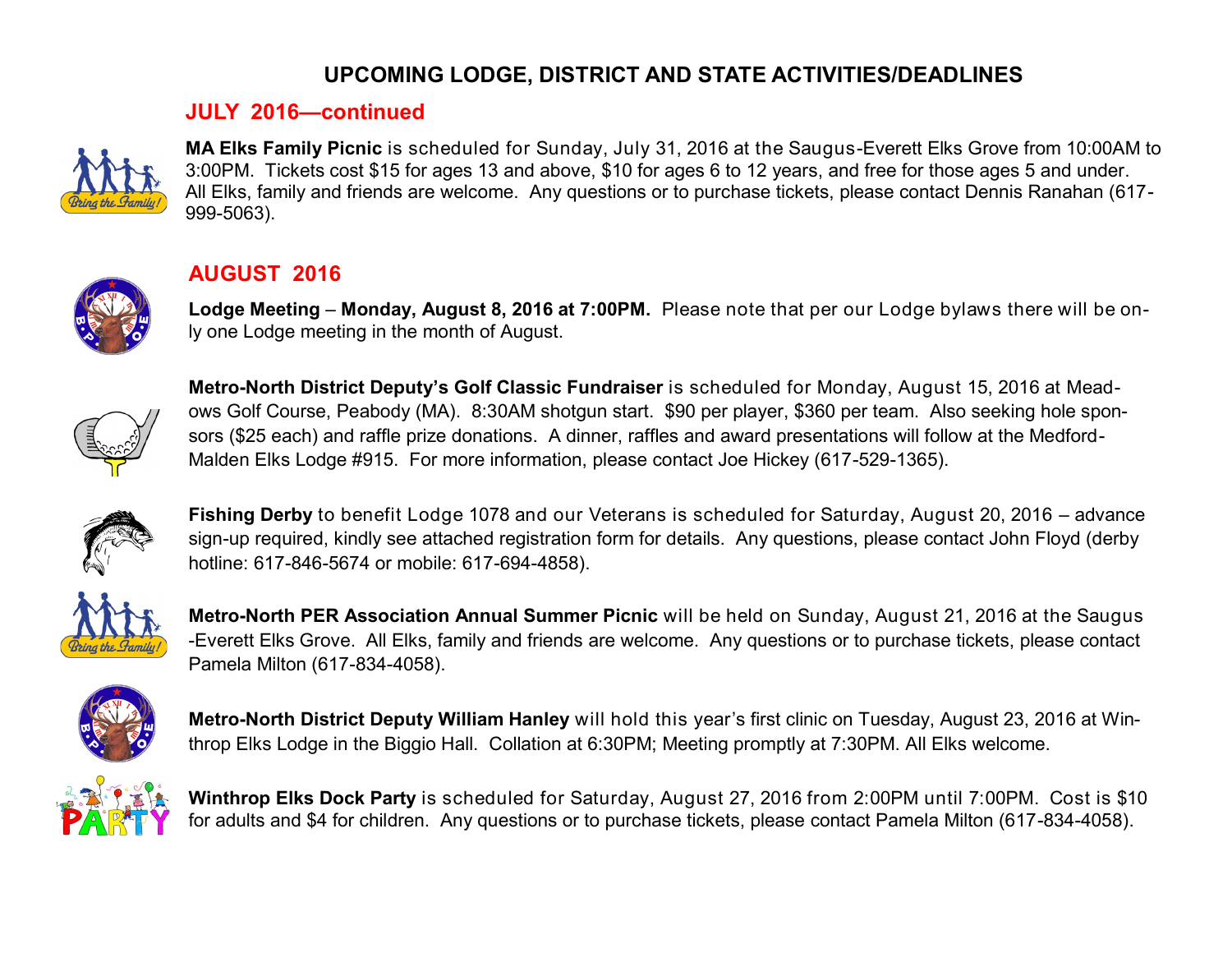#### **September 2016**



**Steak & Lobster Bake** is scheduled for Saturday, September 3, 2016 from 1:00PM until 5:00PM in the backyard. The cost is \$30 per person and will include lobster, steak, baked potato, corn on the cob, clam chowder and watermelon. Any questions or to purchase tickets, please contact Paula D'Agostino (617- 913-1643).



**MA Elks Regional Meeting** is scheduled for Sunday, September 11, 2016 at Springfield Elks Lodge #61 at 10:30AM. The Board of Trustees meeting starts at 9:00AM. All Elks welcome.

**Lodge Meeting** – **Monday, September 12, 2016 at 7:00PM.**



**ENF Fundraiser with The RENOWNS** is scheduled for Friday, September 16, 2016. Tickets on sale now at \$20 each or two for \$35, tables of ten available. Doors open at 7:00PM; Show starts at 8:00PM. Bring your own snacks! Any questions or to purchase tickets, please contact Fran Minichello (617-835-7200).



**Winthrop Elks vs. NE Center for Homeless Veterans Softball** Game and Raffle on Saturday, September 17, 2016 at 1:00 PM—Cellucci Field, Winthrop. Elk players needed, as well as spectators (Elks, family and friends). Contact chairman Sharonlee Bolger (617-455-1485) should you know of a person or business willing to donate raffle prizes. The drawing will take place during the players after-game dinner in the Biggio Hall.



**MA Elks 18th Annual Walk for ENF** – the Area 3 Event is scheduled for Sunday, September 18, 2016 at the Wakefield Elks Lodge #1276. Registration begins at 10:30AM with walking to begin at 11:00AM. All monies raised from walkers will be donated to the Elks National Foundation. A luncheon will be served so that the walkers can enjoy a meal and relax after the walk. Sponsorship forms and Walker sheets can be obtained from the Lodge Secretary or from Lodge ENF chairman Fran Minichello. Any questions, please contact Fran Minichello (617-835-7200).



**Indoctrination Meeting** – **Thursday, September 22, 2016 at 7:00PM.**

**Lodge Meeting** – **Monday, September 26, 2016 at 7:00PM.**